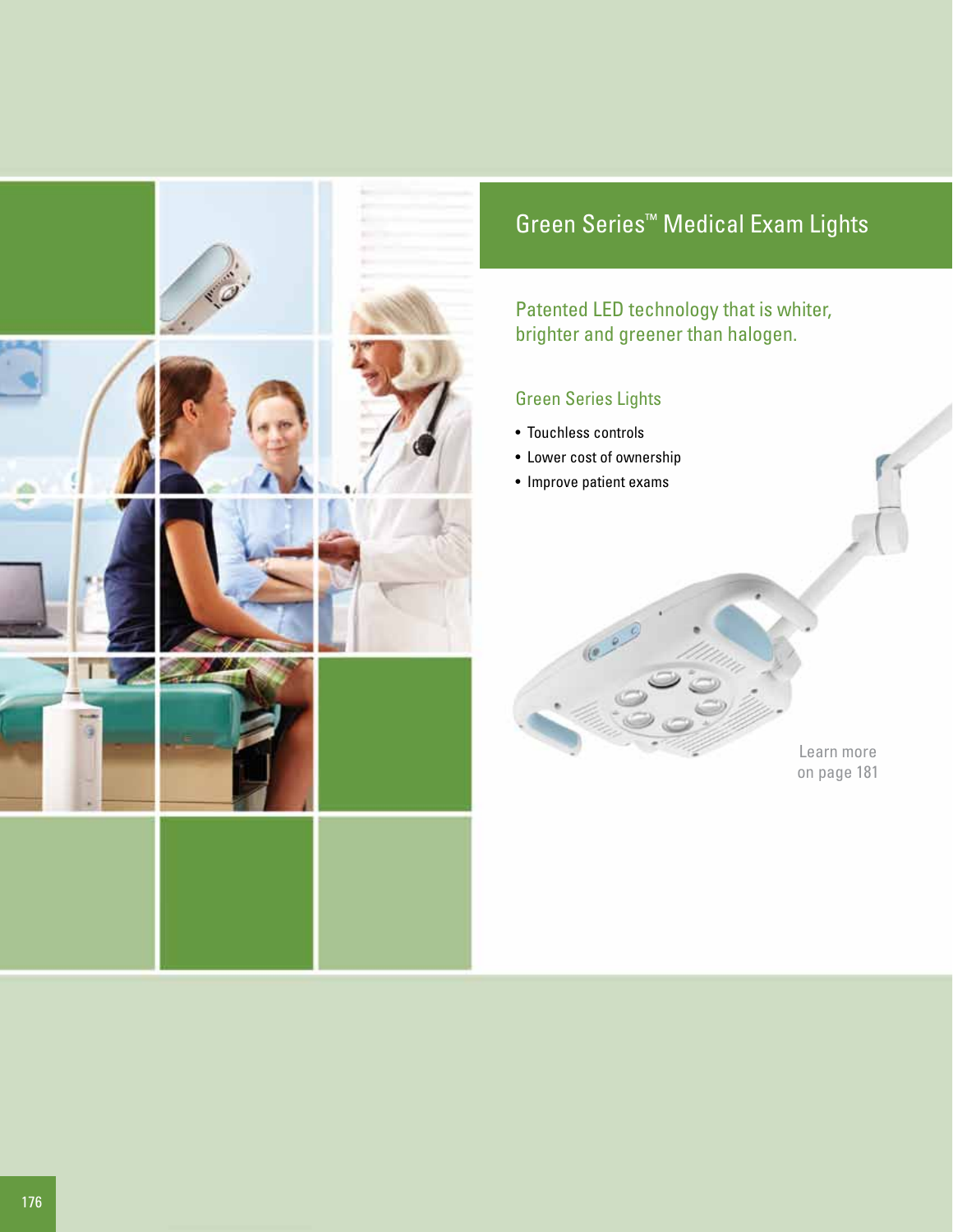# **LIGHTING**



### Exam Lights

| Green Series 300 General Exam Light 179 |  |
|-----------------------------------------|--|

### Minor Procedure Lighting

| Green Series <sup>™</sup> 600 Minor Procedure Light 180 |  |
|---------------------------------------------------------|--|
| Green Series 900 Procedure Light 181                    |  |

### Diagnostic Headlights

Green Series™ Portable Headlights.............................182

### Procedure Headlights

|  | Green Series™ Procedure Headlights 183 |  |
|--|----------------------------------------|--|
|  |                                        |  |

### Skin Surface Microscopes

|  |  |  | 3.5 V EpiScope® Skin Surface Microscope 184 |  |
|--|--|--|---------------------------------------------|--|
|  |  |  |                                             |  |

### PenLite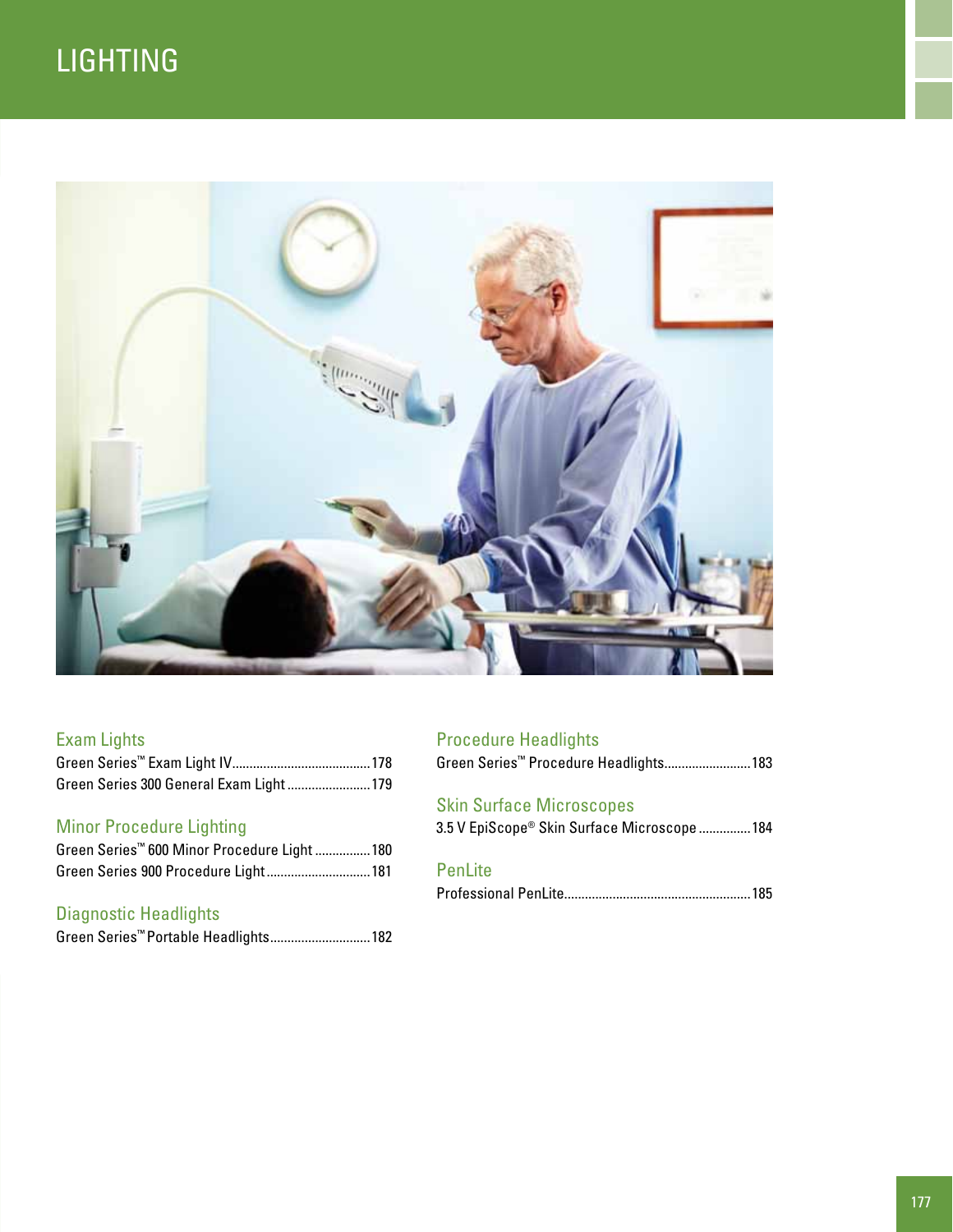## **LIGHTING** Exam Lights



## Green Series™ Exam Light IV

Perfect for the OB/GYN office or for specialties that require very focused light in specific areas, the GS Exam Light IV provides you with 3X the typical light output and features a highly flexible light pipe that is twice as long as conventional pipes. And with a compact, unobtrusive head, it ensures pinpoint accuracy and provides true tissue color rendition during an exam.Utilizing white LEDs, the GS Exam Light IV provides a whiter, brighter light than halogen and consumes less energy.

- One LED—3X the typical light output; pinpoint accuracy; true tissue color rendition
- Highly flexible pipe for easy maneuverability
- Lightweight pipe is twice as long as conventional pipes
- Touchless On/Off
- Multiple mounting options for floor space maximization
- Disposable sheath available to help reduce the risk of cross-contamination
- Lower cost of ownership due to elimination of bulb replacement and lower energy consumption
- Easy to assemble

#### **48810** GS General Exam Light IV with Table/Wall Mount

### Green Series Exam Light IV: Accessories

| 48950 | Mobile Stand for GS Exam Light IV                             |
|-------|---------------------------------------------------------------|
| 48955 | Table/Wall Mount for GS Exam Light IV                         |
| 52640 | Disposable Sheath for GS Exam Light IV (25/box, 5 boxes/case) |



**48950**  Mobile Stand for GS Exam Light IV





**48955**  Table/Wall Mount for GS Exam Light IV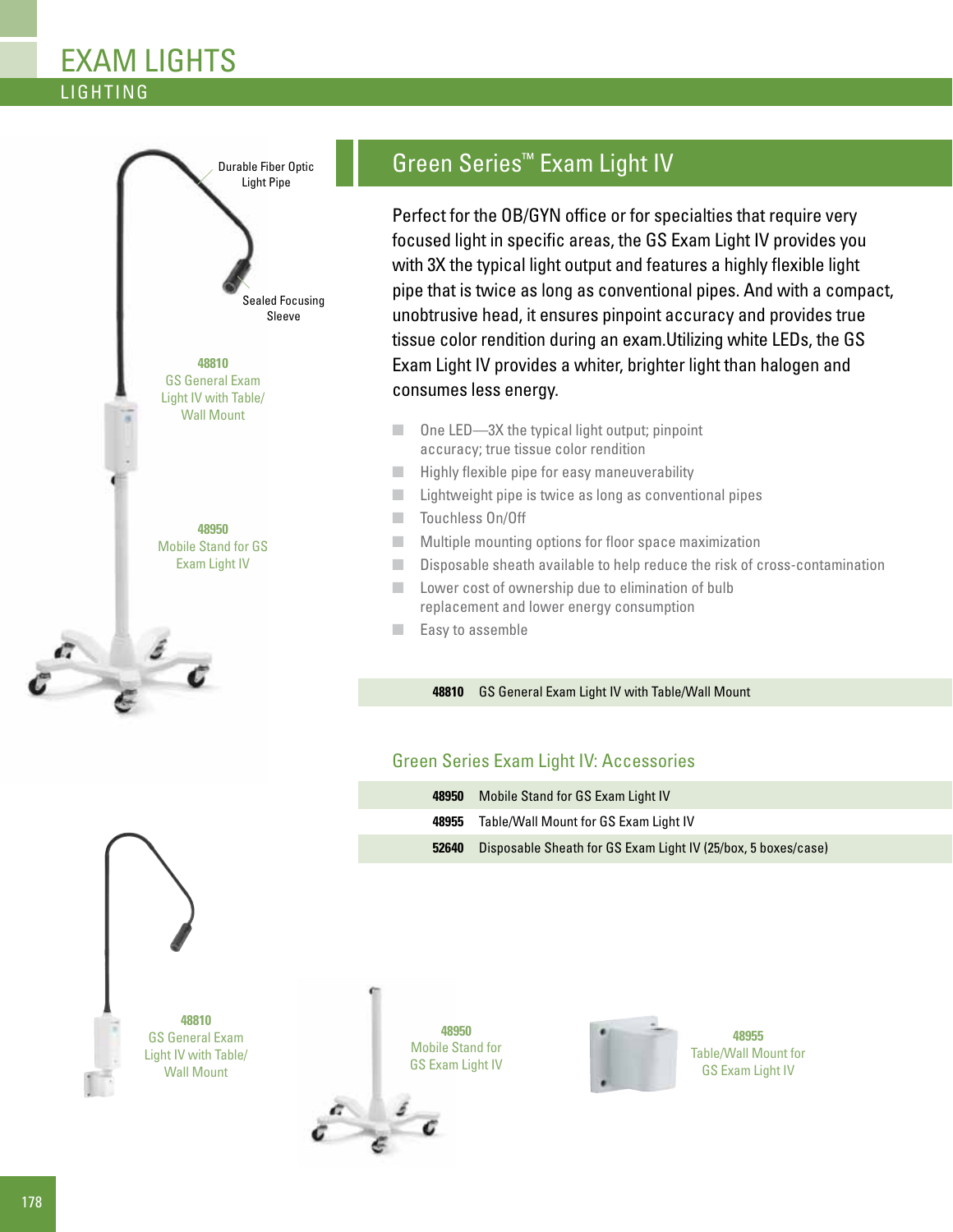## Green Series™ 300 General Exam Light

Utilizing a single white LED, the GS 300 Exam Light provides a whiter, brighter light than halogen and consumes less energy.

- Perfect combination of intense light output and cool operation in a compact design.
- Affordable price and rugged performance
- Touchless On/Off
- Multiple mounting options for floor space maximization
- Low cost of ownership due to elimination of bulb replacement and lower energy consumption
- Easy assembly

**44400** GS 300 General Exam Light with Mobile Stand

**44410** GS 300 General Exam Light with Table/Wall Mount

#### Green Series 300 General Exam Light: Accessories

**48955** Table/Wall Mount for GS 300 Exam Light



Table/Wall Mount for GS 300

**44400**  GS 300 with Mobile Stand

**LIGHTING** 

Exam Lights



**44410**  GS 300 with Table/ Wall Mount **48955**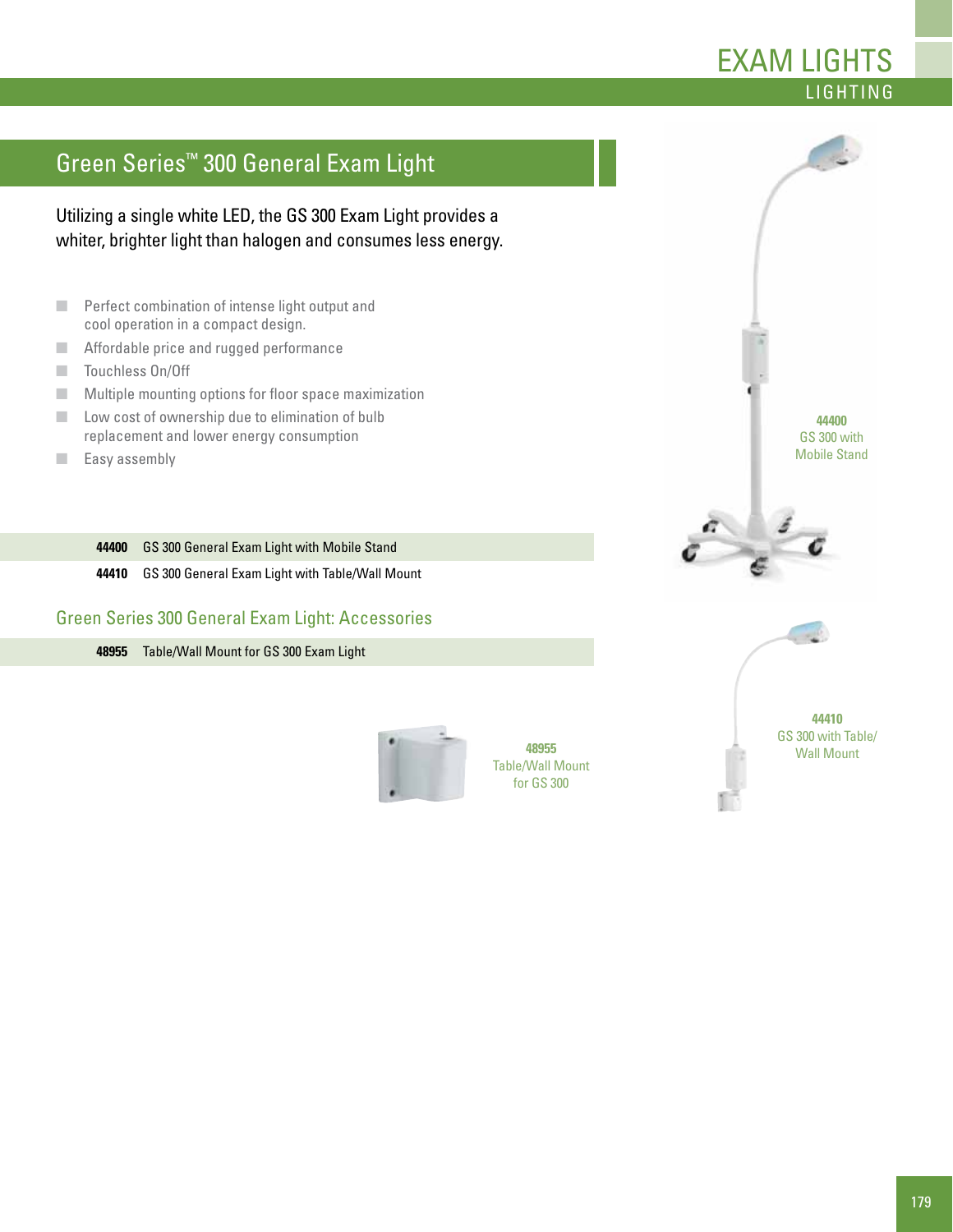## **LIGHTING** Minor Procedure lighting



# Green Series™ 600 Minor Procedure Light

Featuring three LEDs and a wider head, the GS 600 is designed specifically for demanding viewing conditions.

- Three White LEDs for greater intensity
- Touchless power controls and adjustable light output
- Disposable sheath available to help reduce the risk of cross-contamination
- Rugged, ergonomic design allows for improved performance and long-lasting durability
- Low cost of ownership due to elimination of bulb replacement and lower energy consumption
- Easy to assemble and clean

| 44600 | <b>GS 600 Minor Procedure Light with Mobile Stand</b> |
|-------|-------------------------------------------------------|
| 44610 | GS 600 Minor Procedure Light with Table/Wall Mount    |

#### Green Series 600 Minor Procedure Light: Accessories

| 48955 | Table/Wall Mount for GS 600                         |
|-------|-----------------------------------------------------|
| 52630 | Disposable Sheath for GS 600 (50/box, 5 boxes/case) |





**48955**  Table/Wall Mount for GS 600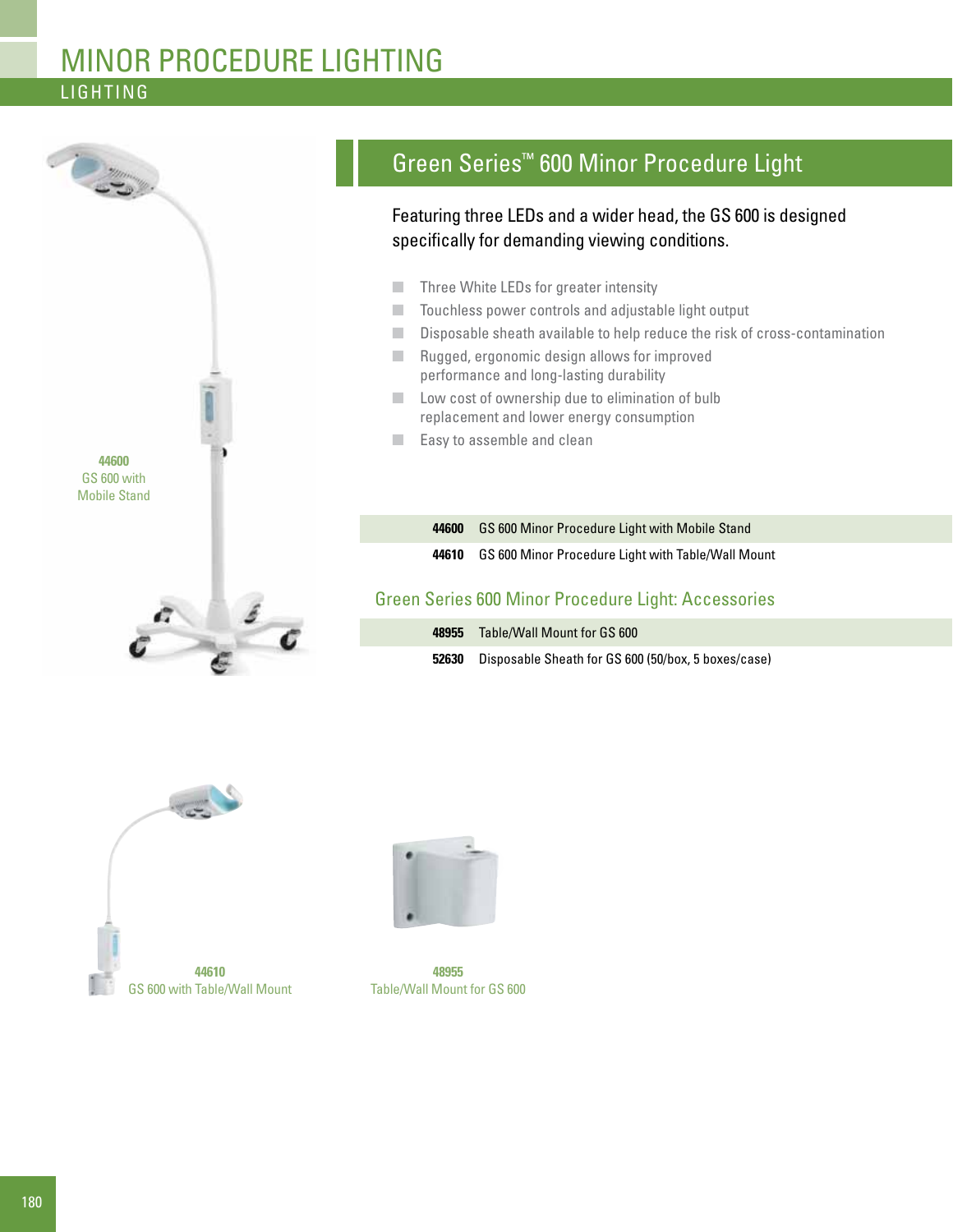### **LIGHTING** Minor Procedure Lighting

## Green Series™ 900 Procedure Light

This procedure light, featuring six LEDs, combines outstanding durability, extraordinary maneuverability, unparalleled spot quality and multiple mounting options.

- Six white LEDs for greater intensity
- Touchless On/Off with dimming option
- Multiple mounting options for floor space maximization
- Disposable sheath available to help reduce the risk of cross-contamination
- Rugged, ergonomic design allows for improved performance and long-lasting durability
- Lower cost of ownership due to elimination of bulb replacement and lower energy consumption

**44900** GS 900 Procedure Light with Mobile Stand **44900-C** GS 900 Procedure Light with Ceiling Mount **44900-W** GS 900 Procedure Light with Wall Mount



#### Green Series 900 Procedure Light: Accessories

**52630** Disposable Sheath for GS 900 (50/box, 5 boxes/case)

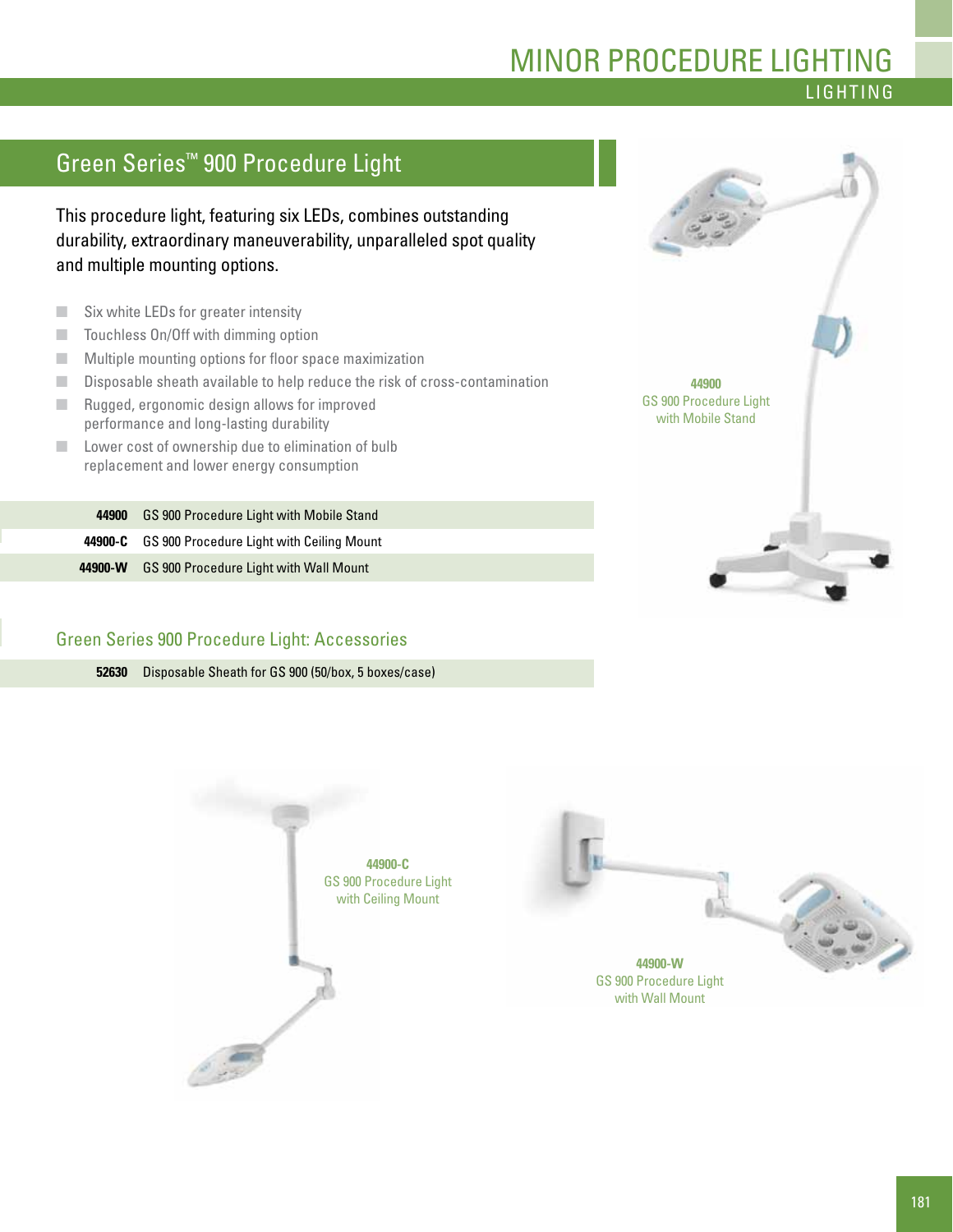## Lighting diagnostic headlights



## Green Series™ Portable Headlights

Provide illumination precisely where it's needed with cool, bright light that ensures comfort for both doctor and patient.

- Weighing approximately four ounces, it's one of the most comfortable and lightweight headlights available
- Fits inside a shirt pocket and allows complete freedom of movement
- Supplies bright, white, shadow-free light for true tissue color
- Green Series lamp has 10,000-hour life expectancy with minimal degradation of light output

| 46070  | <b>Green Series Portable Headlight with</b><br>Direct Power Supply/Charger     |  |
|--------|--------------------------------------------------------------------------------|--|
| 46070V | Veterinary Green Series Portable Headlight<br>with Direct Power Supply/Charger |  |

### Rigid Headband

| 46070R (Domestic) | <b>Green Series Portable Headlight with</b> |
|-------------------|---------------------------------------------|
|                   | Direct Power Supply/Charger                 |

### Solid State Portable Headlights: Accessories

|                                                  | 05232-U | <b>Soft Carrying Case</b>             |
|--------------------------------------------------|---------|---------------------------------------|
|                                                  | 49642   | Soft Terrycloth Headband (case of 10) |
|                                                  | 72270   | <b>Rechargeable Battery</b>           |
| 46070R<br>المنمنتا والخنب بالمتالة ومطالحا وامام | 74170   | Direct Power Source/Charger           |

Green Series Portable Headlight with Rigid Headband with Direct Power Supply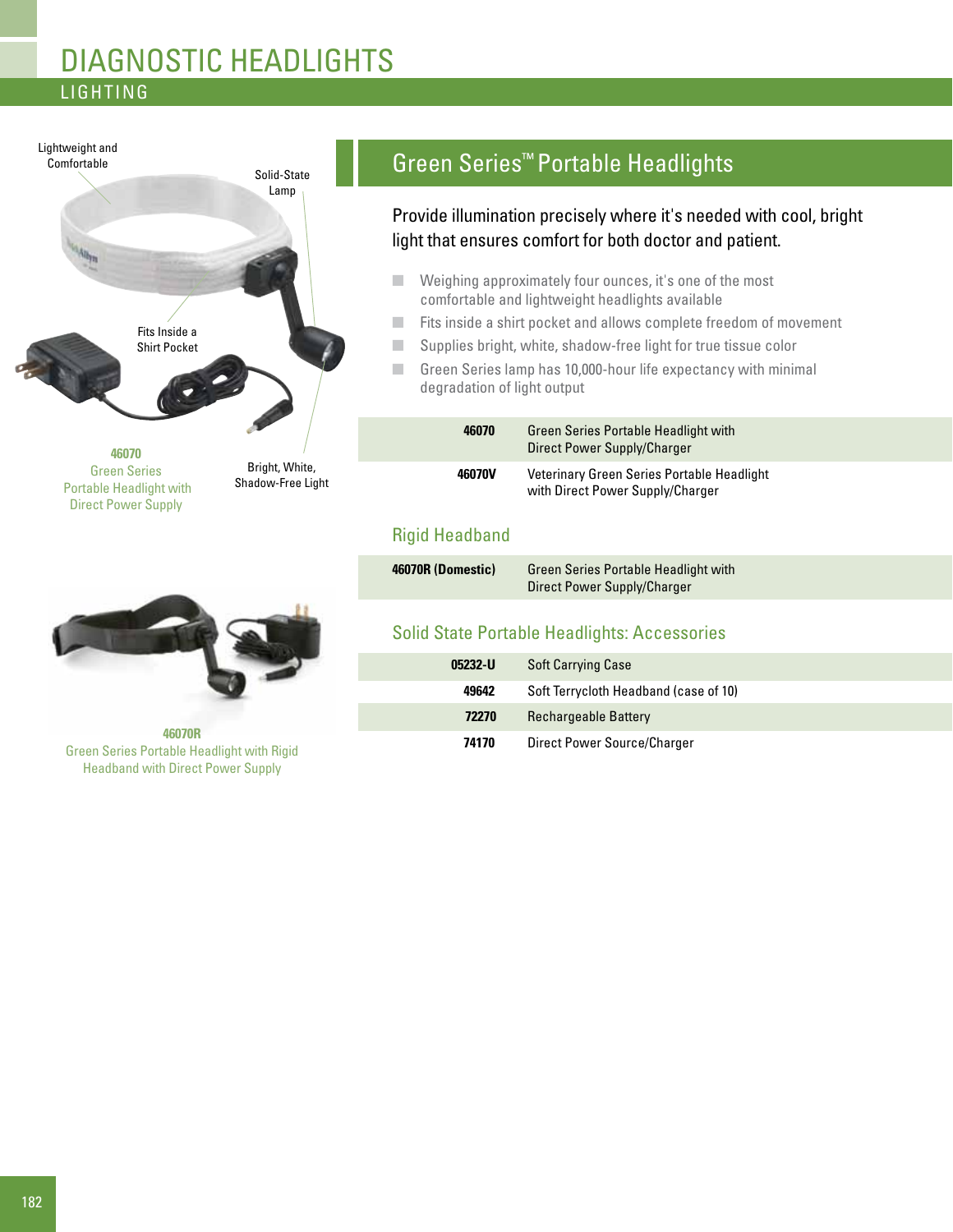### **LIGHTING** procedure Headlights

## Green Series™ Procedure Headlights

Provide cool, bright white light that is ideal for a variety of office-based procedures. When you need targeted, well-defined illumination without the heat of traditional headlights, look to our Green Series headlights for superior quality and reliability.

- Weighing approximately six ounces, it is extremely comfortable to wear for simple and complex procedures
- Supplies bright, white, shadow-free light for true tissue color
- $\blacksquare$  Rechargeable battery pack makes this a completely portable, compact unit that allows freedom of movement
- Enjoy the flexibility of operating the headlight using the direct power source or the rechargeable "belt-clip" portable power source
- Solid state lamp has 10,000-hour life expectancy with minimal degradation of light output

**49020** Green Series Procedure Headlight with Direct Power Supply

#### Green Series Procedure Headlights: Accessories

| 49099 | <b>Carrying Case</b>                          |
|-------|-----------------------------------------------|
| 75260 | <b>Portable Power Source with Charger</b>     |
| 49000 | Procedure Headlight (no power supply)         |
| 49097 | Set, Front and Rear Pad                       |
| 72250 | <b>Replacement Cells for Battery Pack</b>     |
| 74180 | <b>Charger only for Portable Power Source</b> |
| 75270 | Direct Power Supply                           |
| 75200 | Portable Power Source only                    |





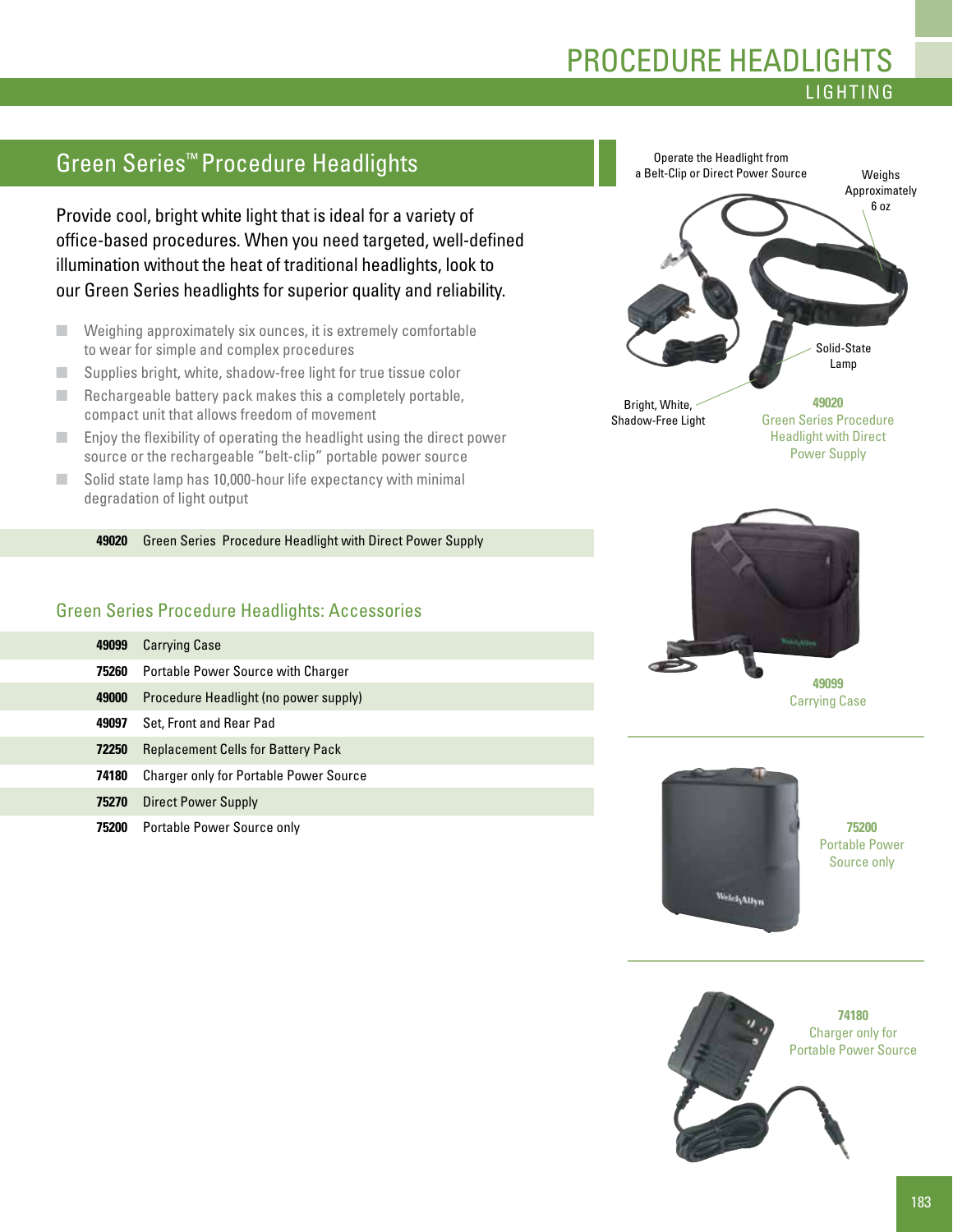## **LIGHTING** skin surface microscopes



## 3.5 V EpiScope® Skin Surface Microscope

Helps distinguish pigmented skin lesions such as basal cell carcinoma vs. malignant melanoma by providing the ability to magnify, illuminate and measure.

- Provides 10X times magnification and illumination for crisp, clear viewing
- Reticle contact plate facilitates measurement and tracking of lesion growth
- Fits any 3.5 V Welch Allyn power source
- Halogen illumination for true tissue color
- Free reference guide available for patient education

| 47300 EpiScope only                                                |
|--------------------------------------------------------------------|
| 47351 EpiScope Set with Rechargeable Handle and Soft Carrying Case |
| <b>47351-C</b> EpiScope Set with Convertible Handle                |



### 3.5 V EpiScope Skin Surface Microscope: Accessories

| <b>05232-U</b> Soft Carrying Case               |
|-------------------------------------------------|
| <b>47310</b> Reticle Contact Plate for EpiScope |
| 47320 Plano Contact Plate for EpiScope          |
| $03000 - U$ 3.5 V Halogen Lamp                  |